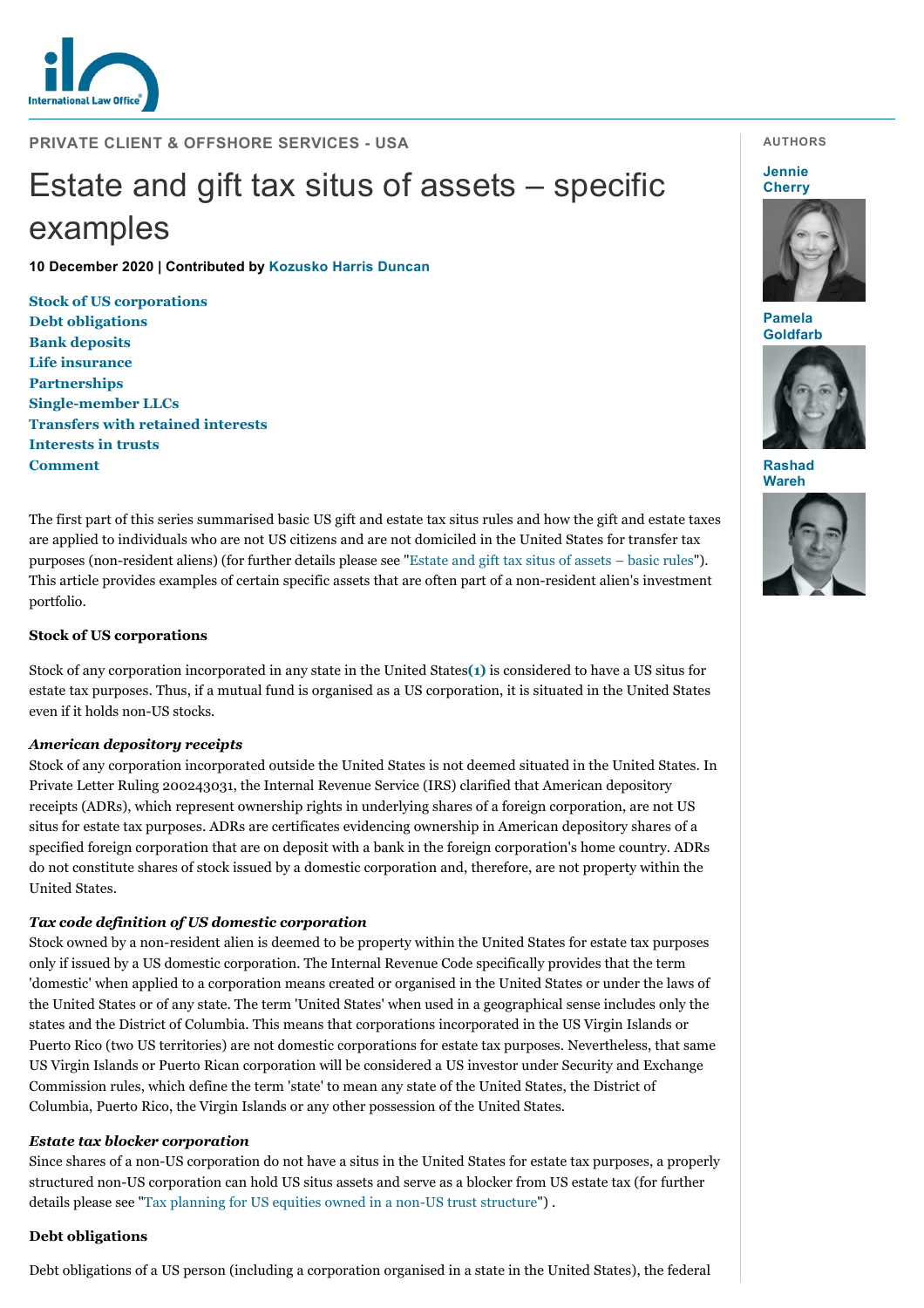government or a US state are deemed situated in the United States for estate tax purposes. However, there are broad exceptions to this rule resulting in most debt obligations held by non-US residents being deemed situated outside the United States.

Most corporate debt held by non-resident aliens qualifies for the 'portfolio interest exemption', meaning that interest on the debt is not subject to US withholding tax or income tax when received by the non-resident alien. The Internal Revenue Code specifically provides that any debt obligation qualifying for the portfolio interest exemption is deemed to be situated outside the United States for estate tax purposes. Thus, if a non-resident alien owns debt issued in the United States and does not pay tax on the interest (because it is not subject to US withholding tax), the debt instrument is not subject to US estate tax on the investor's death. Certain debt is outside the scope of the portfolio interest exemption, including debt with a maturity of 183 days or less which does not pay interest.

The Internal Revenue Code also provides that short-term notes are deemed foreign situs as long as they are not effectively connected with the conduct of a US trade or business. As a result of this provision, Treasury bills, which mature in one year or less, are exempt from US estate tax even if they do not qualify for the portfolio interest exemption.

While tax-exempt state and local bonds that do not pay interest are also outside the scope of the portfolio interest exemption, they are not specifically excluded from US estate tax. Thus, state and local short-term obligations would be subject to US estate tax.

## <span id="page-1-0"></span>**Bank deposits**

Bank deposits with 'persons carrying on a banking business' are not considered situated in the United States for US estate tax purposes unless the deposit is considered to be effectively connected with a US trade or business operated by a non-resident alien. 'Persons carrying on a banking business' include commercial banks, as well as federal and state-chartered savings and loan organisations and credit unions, as long as the funds can be withdrawn on demand.

Bank deposits in an offshore branch of a commercial US bank are not considered situated in the United States even if the deposit is effectively connected with a US trade or business.

Cash deposits held in a brokerage (ie, investment) account or in a money market account, which by their nature are not deposits in a US commercial bank, are considered to have a situs in the United States and will be subject to US estate tax.

## <span id="page-1-1"></span>**Life insurance**

Proceeds paid on life insurance issued in the United States upon the death of the insured is not US-situs property for estate tax purposes. However, if at death a non-resident alien owns a life insurance policy issued in the United States that insures the life of another person, such policy is a US-situs asset, although only its current cash surrender value is subject to US estate tax.

# <span id="page-1-2"></span>**Partnerships**

A business entity formed under the laws of a state in the United States with at least two members, which is not a corporation under state law, is classified as a partnership for tax purposes. Thus, general partnerships, limited partnerships and limited liability companies (with at least two members) organised in a state in the United States are classified as partnerships. These entities may file an entity classification election (commonly knowns as a 'check-the-box election') with the Internal Revenue Service and elect to instead be treated as a corporation for tax purposes. If such an election is made, the entity is classified as a US domestic corporation for US tax purposes, including estate and gift tax purposes.

A non-US entity is classified as a partnership for US tax purposes only if:

- there are at least two members; and
- at least one member has unlimited liability.

A non-US entity classified as a partnership may make a check-the-box election to be treated as a corporation for US tax purposes. Non-US entities where all members have limited liability are automatically classified as foreign corporations. These entities may make an election to be treated as a partnership, provided that such entity is not a *per se* corporation (which cannot elect to be treated as a partnership).**[\(2\)](#page-3-3)**

The Internal Revenue Code and the Treasury Regulations do not specifically address the estate and gift tax treatment of entities classified as partnerships for US tax purposes. Partnerships could be treated as intangible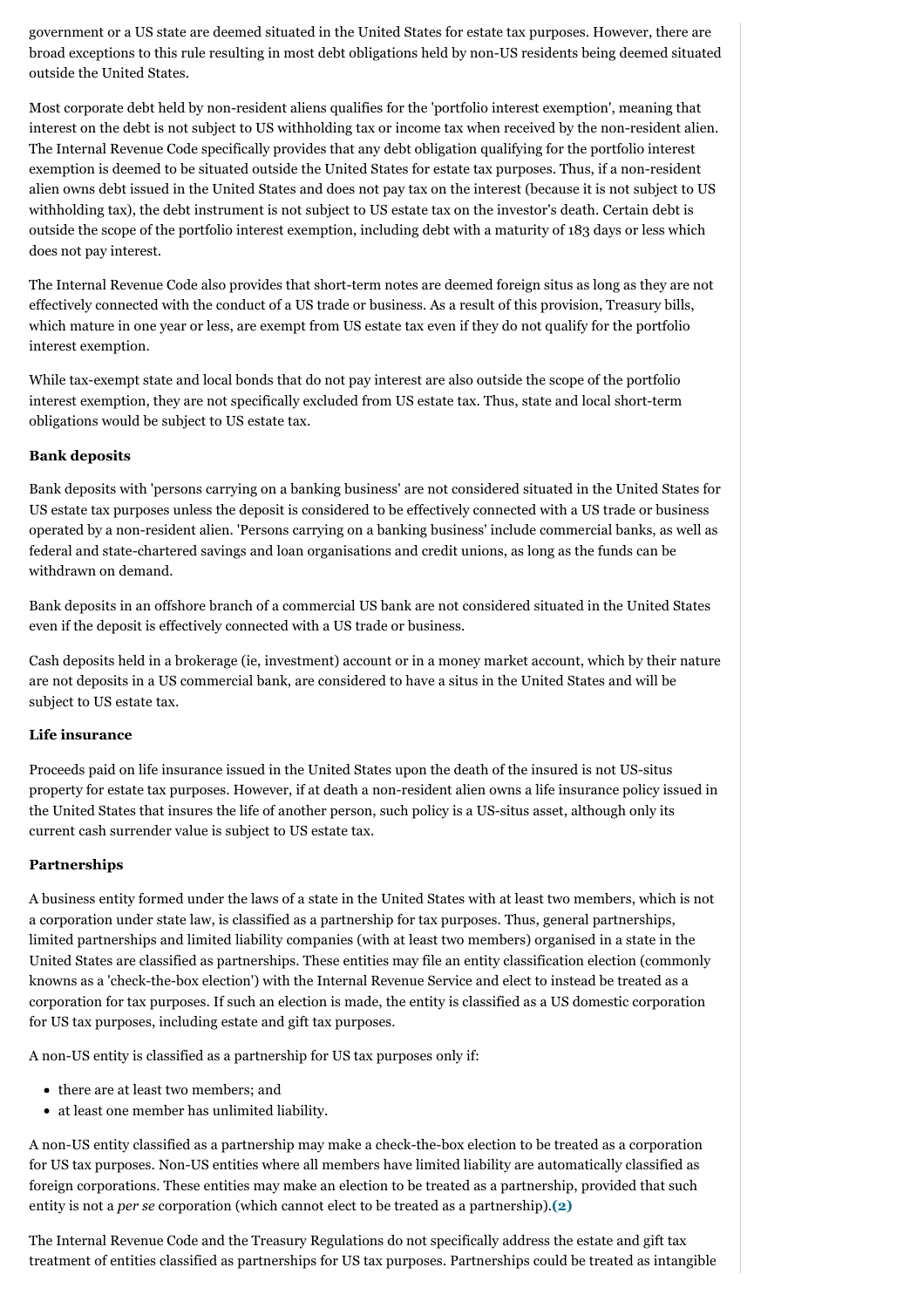property. Partnerships could also be viewed as an aggregate of assets, in which case each partner would own a portion of the aggregated assets owned by the partnership.

Under the aggregate theory, if a non-resident alien owned an interest in a non-US partnership that held USsitus assets, then at death the decedent would be subject to US estate tax on their share of the US assets. There is limited authority on this issue.

One case found that when a partnership terminates on the death of the partner (eg, a two-member partnership), each partner is considered to own the underlying assets (see *Sanchez v Bowers*, 70 F2d 715 (2nd Cir 1934)). Based on this case, it is possible to take the position that if a partnership does not terminate at the death of the partner, the partnership is an intangible asset. If taking the position that the partnership is an intangible asset, it is important to determine where the partnership is located. The determination could include the following factors:

- where the partnership was formed;
- where the partnership's business is conducted;
- the location of the partnership's books and records; and
- the domicile of the partners.

Due to the uncertainty of the treatment of foreign partnerships, it is typically not recommended that a non-US partnership be used as a 'blocker' entity to hold US-situs assets (for further details on estate tax blockers please see ["Estate and gift tax situs – basic rules](https://www.internationallawoffice.com/gesr.ashx?l=9B9HV03)"). If a non-US entity is classified as a partnership and holds US-situs assets, it is recommended that an election be made to treat the entity as a corporation so that, for US tax purposes, the entity is treated as a non-US corporation. Alternatively, it is generally advised that a non-US corporation be used to hold any interests in an entity organised in the United States and classified as a partnership.

In some cases, a non-resident alien prefers to hold US-situs assets in a non-US partnership despite the risk that the non-US partnership is not an effective blocker (eg, if the blocker holds US real estate, an entity classified as a partnership is subject to tax at preferential long-term capital gains on the sale of the property while a corporation is subject to tax at corporate tax rates. Today the rates are almost identical (21% for corporate tax and 20% for long-term capital gains), but historically the corporate tax rate has been 35%). To minimise the risk of the non-US partnership entity being treated as an 'aggregate' of its assets, it is instead recommended that the non-resident alien set up a non-US corporation (with at least two members) and file a check-the-box election for the entity to be taxed as a partnership. This way, the owners have the rights and liabilities of a shareholder under local law rather than the rights and liabilities of a partner. While there is still a risk of estate tax inclusion, the owners would benefit from any lower tax rate for partnerships in the example above.

There is also a risk that a gift of a partnership interest owning US real estate or tangible property located in the United States would be subject to gift tax since the partnership might not be an intangible asset for gift tax purposes. In fact, the question of whether a partnership is an intangible asset for gift tax purposes for a nonresident is on the list of areas on which the Internal Revenue Service will not rule (see *Internal Revenue Bulletin* 2020-01).

# <span id="page-2-0"></span>**Single-member LLCs**

A single-member limited liability company (LLC) organised in a state in the United States is automatically disregarded for tax purposes unless a check-the-box election is made to treat the LLC as a corporation. As long as no election was made, only US-situs assets owned by the disregarded LLC would be subject to US estate tax. Non-US-situs assets owned by the disregarded LLC would not be subject to US estate tax.

A single-member LLC organised outside the United States is automatically treated as a corporation for US tax purposes, unless an election is made to treat the company as a disregarded entity. As long as no check-the-box election was made, the single-member LLC, which is treated as a non-US corporation, can serve as a blocker corporation and own US-situs assets without estate tax exposure.

# <span id="page-2-1"></span>**Transfers with retained interests**

If a non-resident alien transfers assets which have a situs in the United States for estate tax purposes to a trust or company over which the individual retains control, the company or trust is considered to have a situs in the United States under Section 2104(b) of the Internal Revenue Code. The company or trust continues to have a US situs even if the contributed US assets have been exchanged for non-US-situs assets prior to the individual's death. As such, care needs to be taken in making transfers of US corporation stock to a company or trust even though the gift of the intangible property is not itself subject to gift tax.